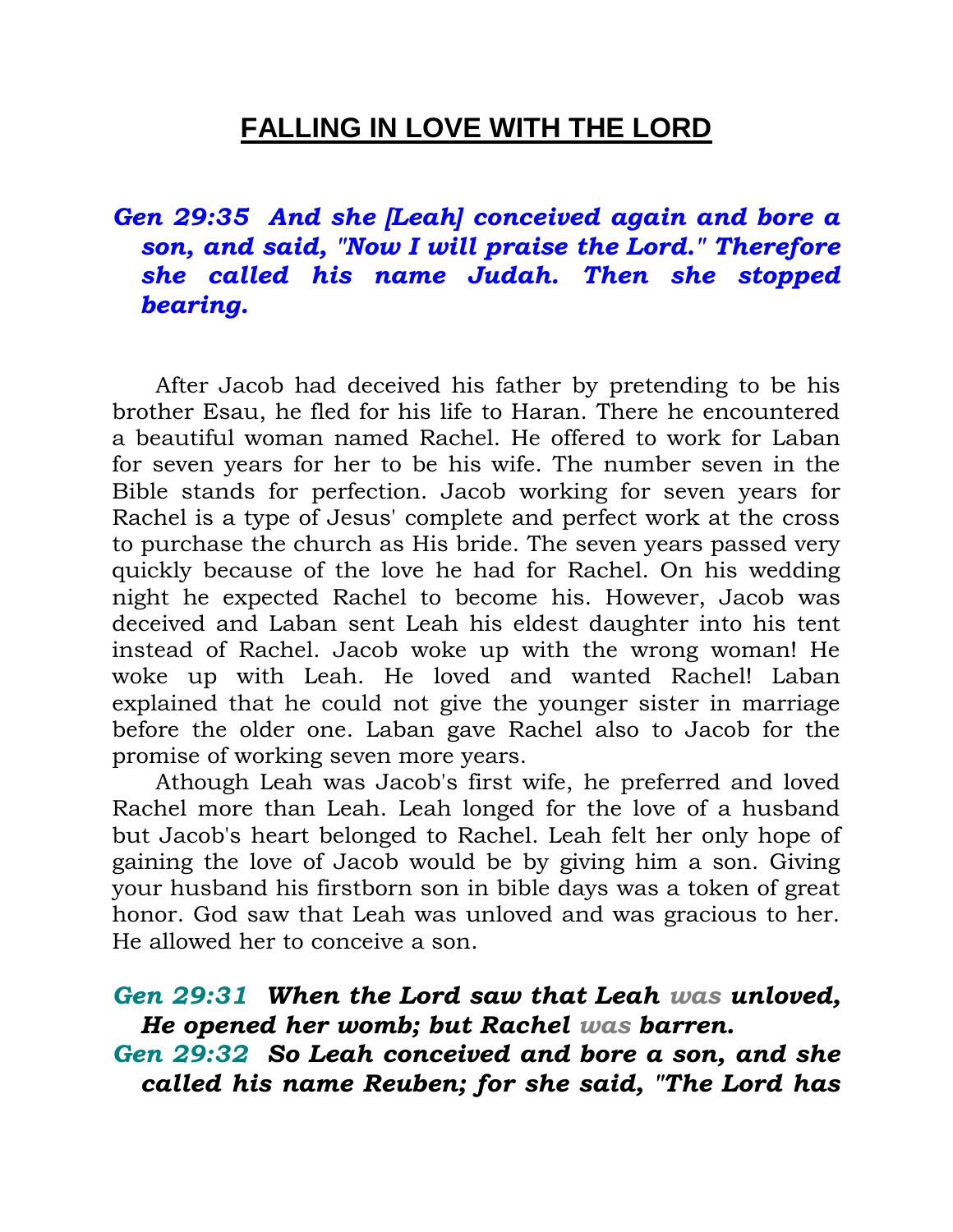### *surely looked on my affliction. Now therefore, my husband will love me."*

 Leah gave birth to a son and called her son Reuben, which means "see a son!" She told herself, "Now therefore, my husband will love me!" However, she soon saw her hopes unrealized. He still loved and favored Rachel instead of her. However, God graciously allowed her to give birth to another son.

## *Gen 29:33 Then she conceived again and bore a son, and said, "Because the Lord has heard that I am unloved, He has therefore given me this son also." And she called his name Simeon.*

 Leah gave birth to another son and called him Simeon- which means "God has heard." She hoped desperately that this son would change Jacob's heart towards her and that he would begin to love her now. However, once again her hopes were dashed. Jacob still loved Rachel and favored her. God once again blesses her with another son.

## **Gen 29:34** *She conceived again and bore a son, and said, "Now this time my husband will become attached to me, because I have borne him three sons." Therefore his name was called Levi.*

 Leah thought three times was a charm! She thought surely after giving Jacob three sons and Rachel not giving him any that Jacob would finally be attached to her. However, for a third time she was let down. Her deep longing to be loved by Jacob just did not materialize. What she thought would ensure his love had left her feeling empty. However, God once again showed grace to Leah and she conceived once again.